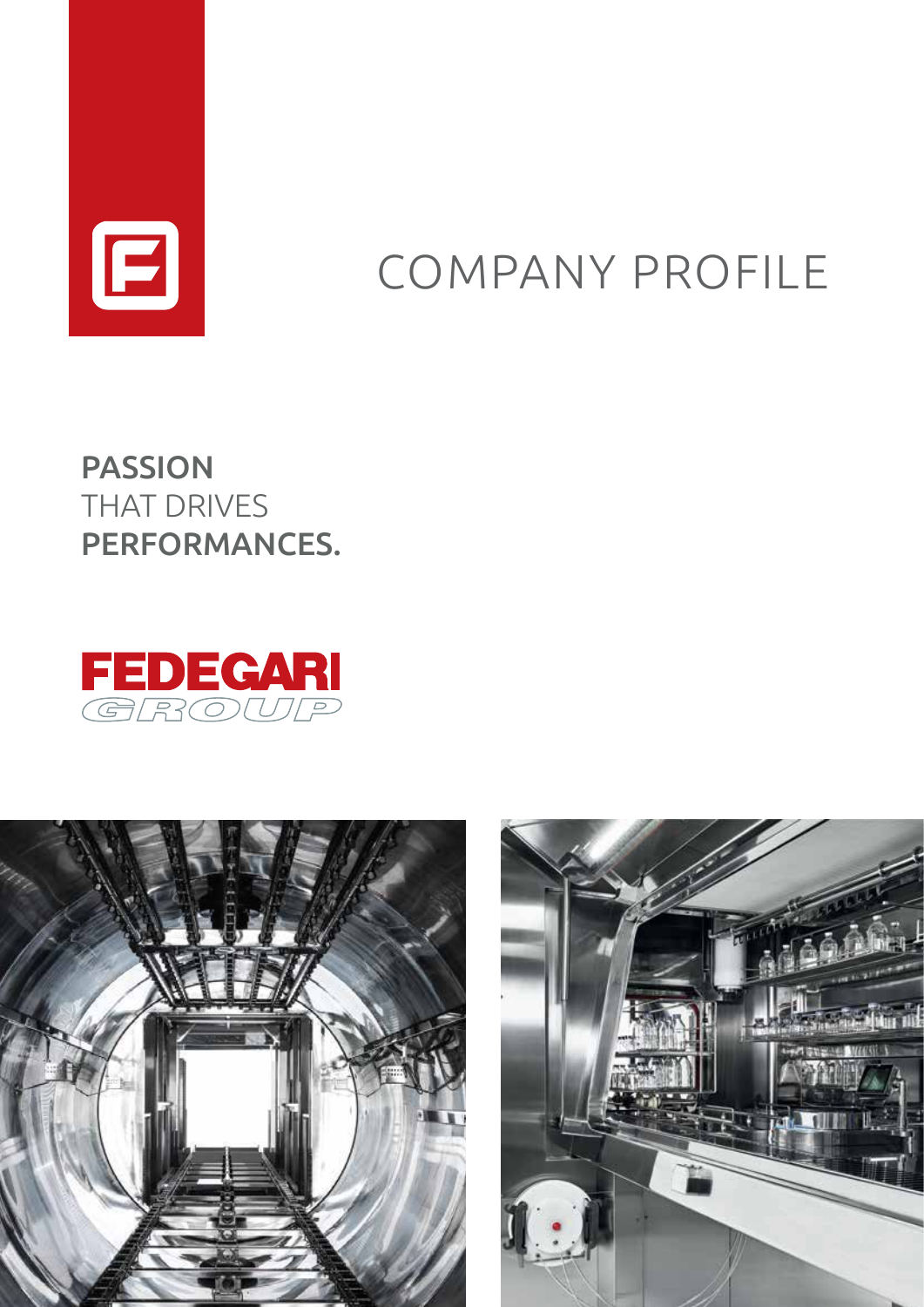

## FEDEGARI AUTOCLAVI SpA THE GROUP

Is the holding company of an Italian industrial group manufacturing customized machines, plants and the relevant components for the bio-/pharmaceutical and food industry worldwide. The know-how of the group lies in the field of sterile and clean processes and encompasses different technologies and products.

Fedegari Autoclavi SpA was created by the will of brothers Giampiero and Fortunato Fedegari in the early Fifties in Pavia, Italy, as a small handicraft business dedicated to the manufacture of miscellaneous sheet metal products. It then developed into the production of sterilizers, progressively specializing in the design of these machines for applications in the pharmaceutical field.



Today, Fedegari is an industrial group controlling 11 companies worldwide with more than 500 employees and constantly growing revenues, 85-90% of which is exported mainly towards Western Europe, the USA, India and China.





A unique feature of Fedegari is the extreme verticalization of the company, which always rejected the idea of assembling sophisticated machines with standard components (designed for a variety of applications) but always sought to develop and produce components and technologies in-house, so as to acquire always deeper knowledge of the machines and innovate them always better than anybody else.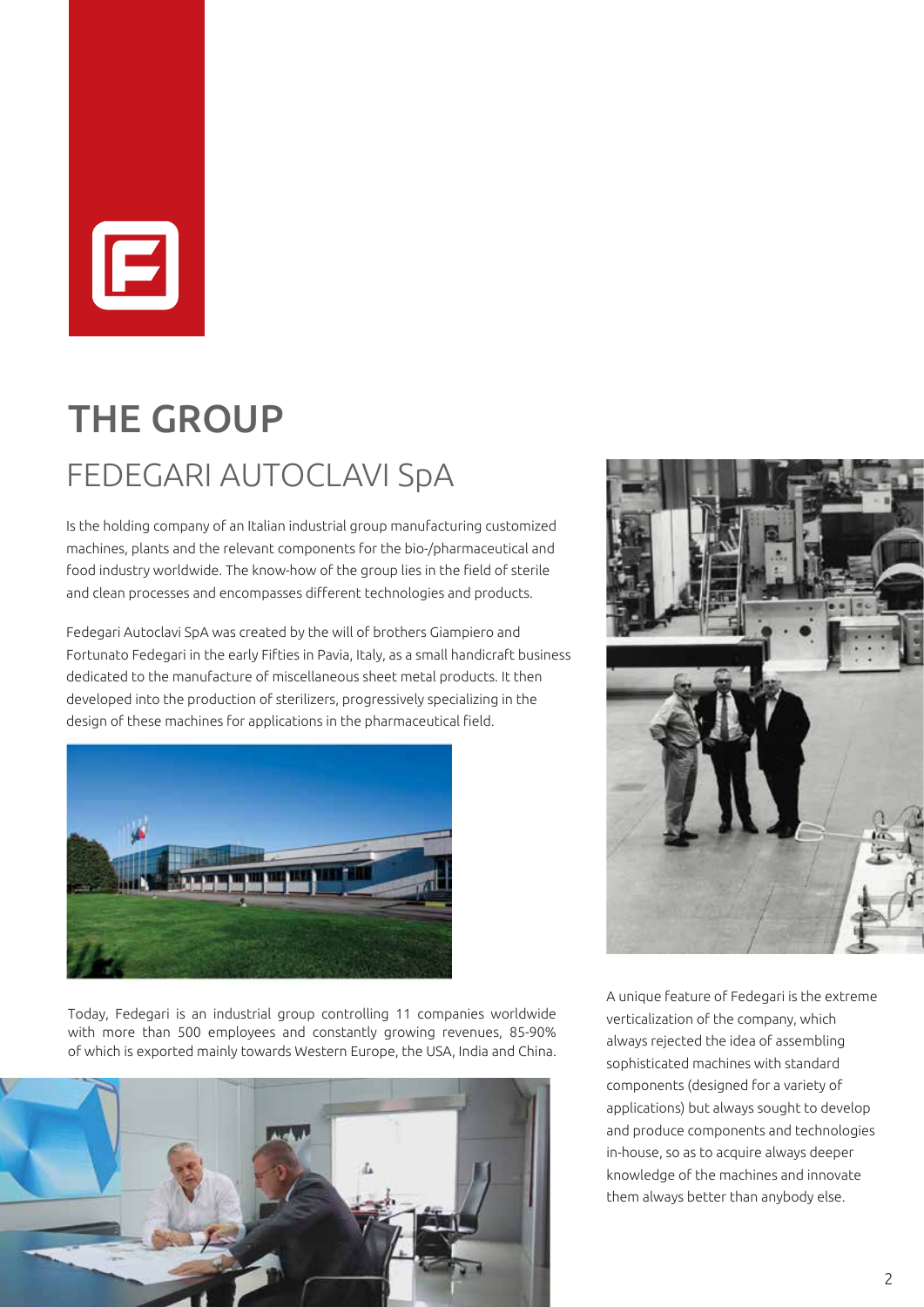Today Fedegari is a highly dynamic industrial group controlled by the family, ready to tackle the challenges of a global technological scenario. Fedegari is capable of offering **innovative solutions for clean and sterile processes** in terms of products and in terms of pre- and after-sales support all over the world.

Besides Fedegari Autoclavi SpA, the group is composed of the following companies:

### Fedegari (SUISSE) SA

Originally established in the Seventies near Lugano (Switzerland), in 2001 the company moved into the current headquarters in Bedano, with 3500 m<sub>2</sub> of indoor production floor-space and about 30 personnel employed.

## Fedegari GmbH

Founded in 2011 in Munich, Fedegari GmbH is the official distributor for all Fedegari products (industrial & laboratory) in Germany and supports all German-speaking markets. Fedegari GmbH provides all the support (sales and after-sales) for any Fedegari product in these countries. In 2019, Fedegari GmbH moved to Frankfurt Am Main.

## Fedegari Technologies Inc.

In 2007, Fedegari established a commercial branch in the United States to support North American customers with commercial and technical personnel. In 2014, Fedegari Technologies moved into a new facility in Sellersville (PA) with a state-of-the-art technology center. The center enables customers to simulate processes using dedicated equipment and provides specialized technical training.

### Fedegari Asia Pte. Ltd.

Fedegari Asia was founded in 2008 in Singapore in order to offer direct support to this market, which is currently the most dynamic one with the fastest growth rate. Other than commercial support, Fedegari Asia guarantees the presence of skilled technical personnel for after-sales support and a spare parts warehouse.

## Shanghai Fedegari Trading Co., Ltd

In 2017, Fedegari Asia opened a new branch in Shanghai, China.



NEW INOX SRL



SHANGHAI FEDEGAR

## Fedegari RUS OOO

In 2019 Fedegari Group opened a new branch office in Moscow, Russia. In this way the company can be closer to Russian customers for sales and after sales assistance.

## Fedegari Tech Service Pvt. Ltd.

In 2019 Fedegari Group consolidated its role in the Asian market with the opening of a new Technical Support Center in Hyderabad, India. The new branch provides technical assistance to the many local customers who have been working with Fedegari process equipment for years.

### New Inox Srl

New Inox was opened in 2003 as a joint venture with partners of Fedegari with the goal of providing specialized field services where structural works are needed.This specialization is requested where special machines and plants are installed or where structural modifications (like those typical of a revamp) are carried out.



FEDEGARI TECHNOLOGIES, INC.

FEDEGARI (SUISSE) SA



FEDEGARI ASIA PTE. LTD.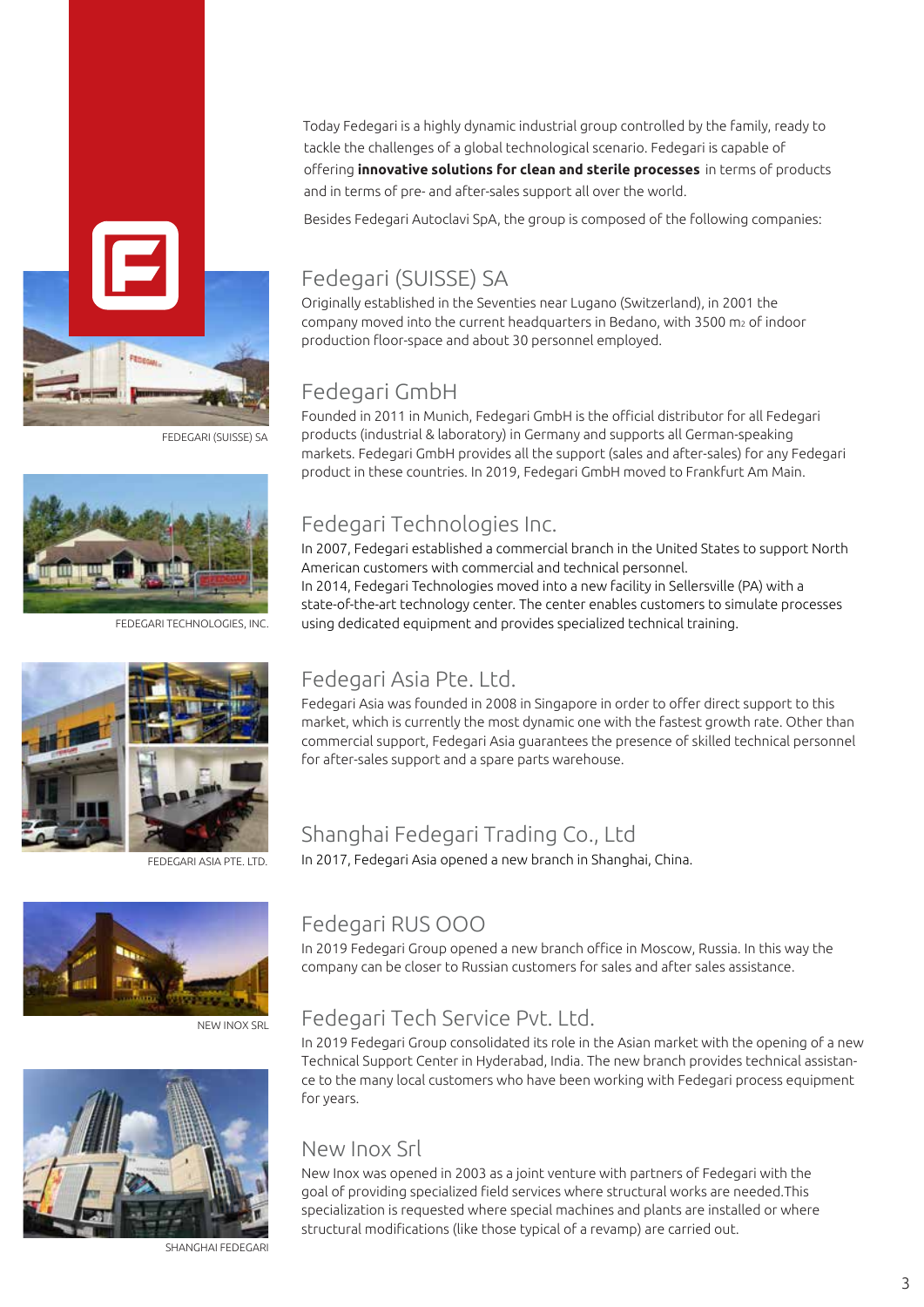

## COST-EFFECTIVE INTEGRATED SOLUTIONS FOR STERILE MANUFACTURING

The recent evolution of Fedegari Group is present on integrated projects where various process machines interact with robotized handling systems for fully automatic high-throughput manufacturing lines.

The processes are totally managed and controlled by Thema4 and can be integrated with the customer SCADA system.



## PROCESS INTEGRATION



FOFxx + FCISxx Saturated steam sterilizer + Isolator



FOFxx + FCDVxx Saturated steam sterilizer + Chemical bio-decontamination unit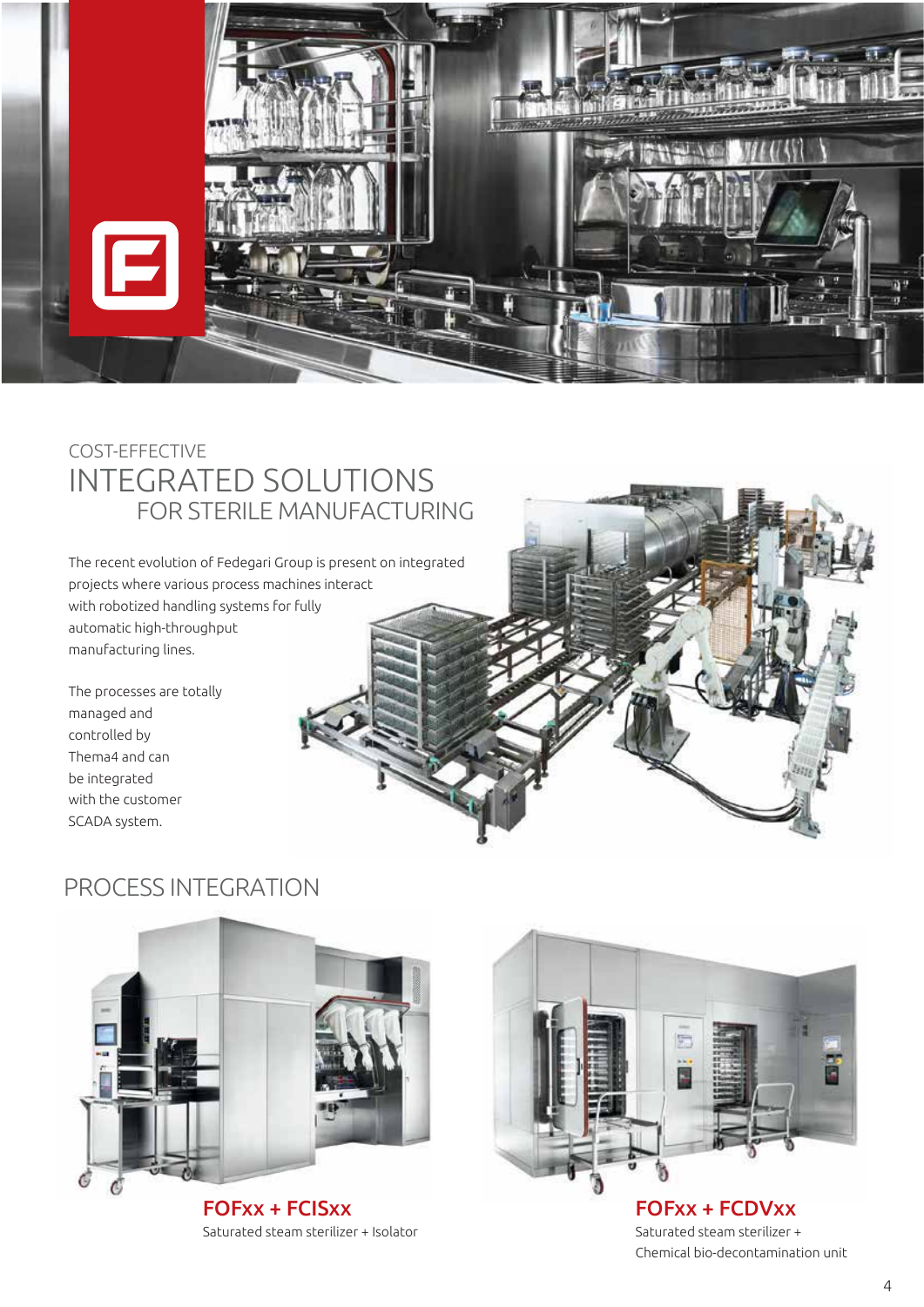

## Thema4 PROCESS CONTROLLER

One process controller for all Fedegari machines

First delivered at the beginning of 2004, Thema4 is

### today the most reliable and fastest-developing process controller in the industry.

Thema4 is defined as a completely configurable standard product (classified by GAMP 5 as Category 4 - Configured Products) and is managing all industrial machines manufactured by Fedegari.

This achievement is the logical consequence of almost three decades of painstaking work on process controllers combined with infrastructure investments, close collaboration with strategic partners and uncompromised values because there is no easy shortcut to durable success.

Thema4 in fact, is the natural evolution of the previous generation of controllers (like Thema3 and SuperSpectra before that), that were based on custom-made hardware. While Thema4 has inherited the process management principles of its predecessor, it is absolutely different in terms of hardware components (COTS), software architecture, HMI and general and integration functions.

With Thema4, Fedegari assures the commercial availability of standard components, the integration levels required in modern pharmaceutical plants together with functions and performances to meet quality and safety standards of those production processes for which the application is intended.

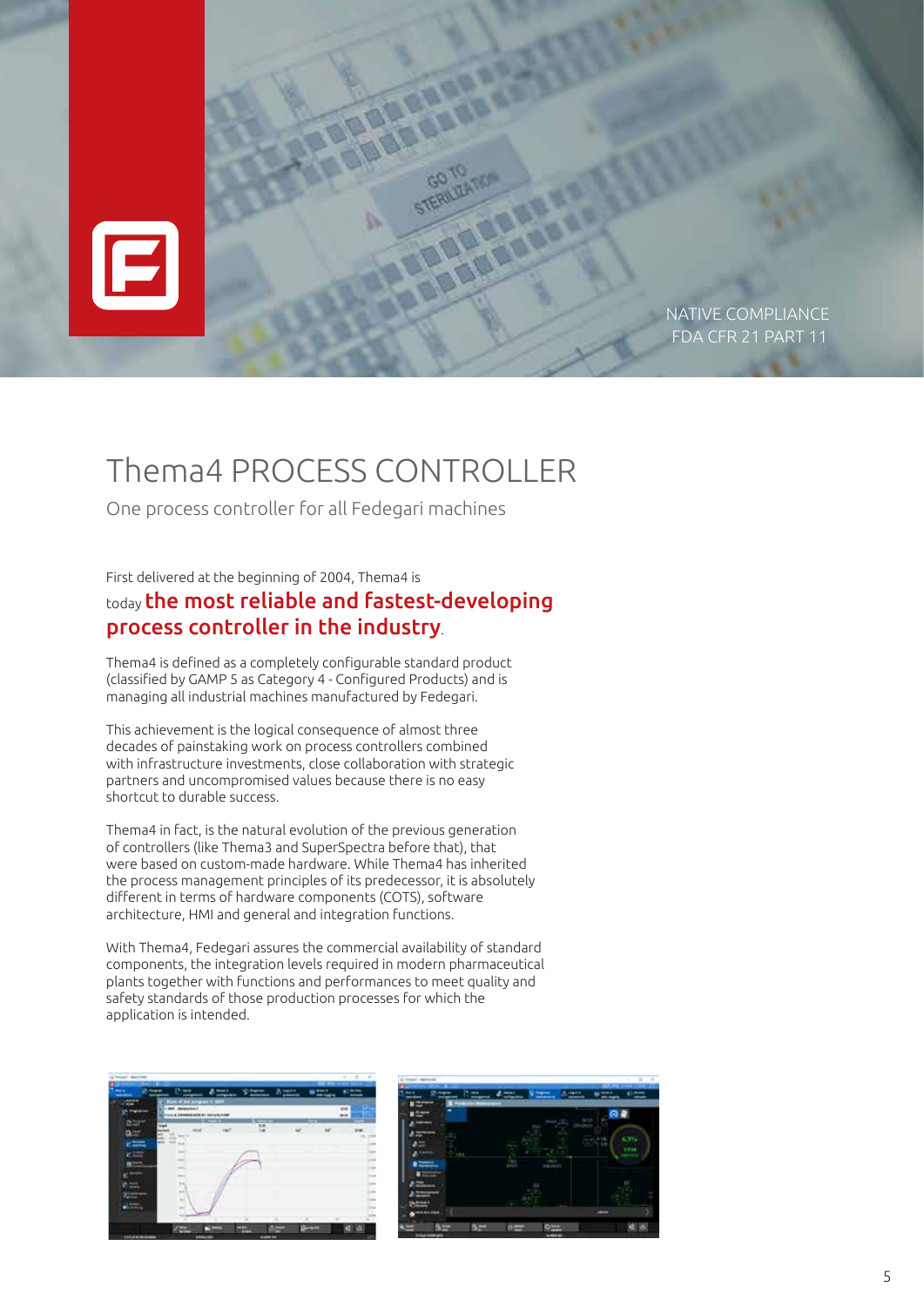



## PRODUCT RANGE

Fedegari offers a wide range of products and innovative solutions to meet the most demanding requirements in the field of sterilization, cleaning and decontamination.

### *Industrial* Moist-heat sterilizers

FOF Series Saturated steam sterilizers

FOA Series Steam-air mixture sterilizers

FOW Series Water-cascade sterilizers

## Washing solutions

FOWS Series Washer-sterilizers

FSW Series Eco-steam Washer

## Bio-decontamination and contamination control solutions

FCDV Series Chemical bio-decontamination units with Hydrogen Peroxide

FCTS Series Sterility Test Isolators









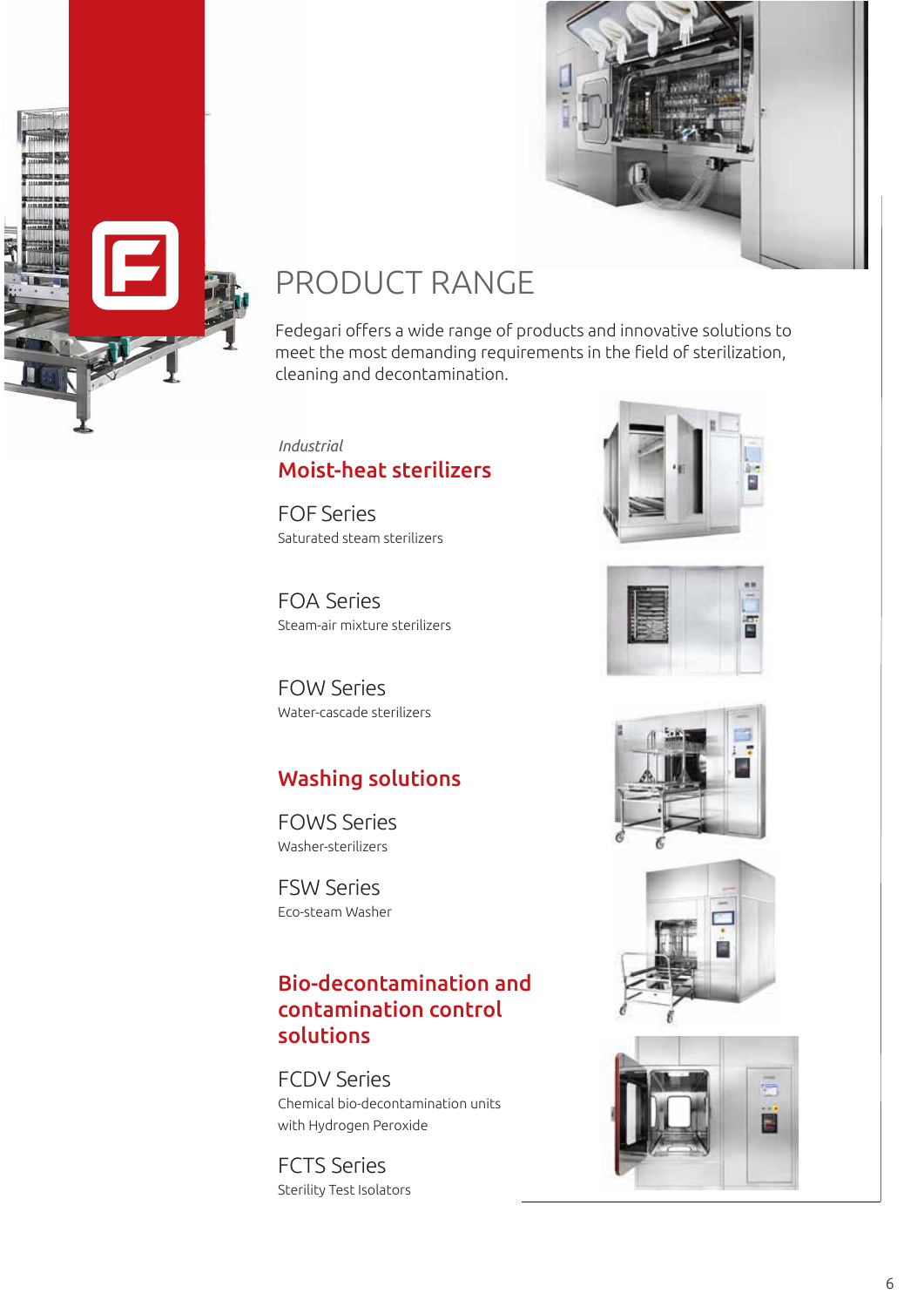



## Contamination control solutions



FCIS Series Isolators

FCP Series Down flow booths

FHC Series Laminar flow mobile safe-carts





### Dry-heat sterilizers

FOD Series Sterilization & depyrogenation ovens





#### FOT Series

Integrated solutions for pharmaceutical closures processing

Special applications

Sterilizers with rotating loads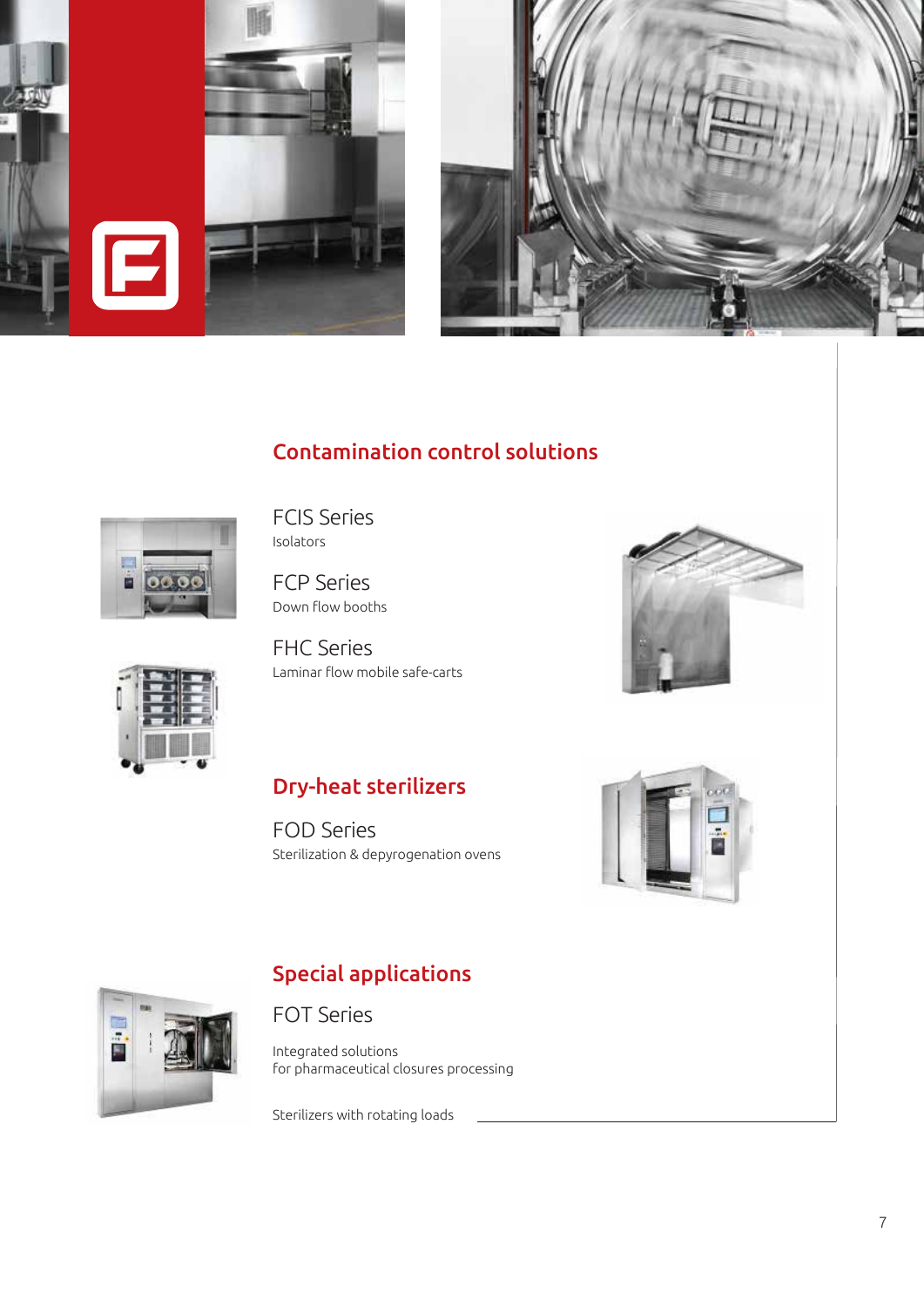



## Laboratory

FOB5/FOB4/FOB Steam sterilizers with horizontal chamber





FVA/FVG/FVS Steam sterilizers with vertical chamber



BIER Biological Indicator Evaluation Resistometer





FGW Glassware Lab Washer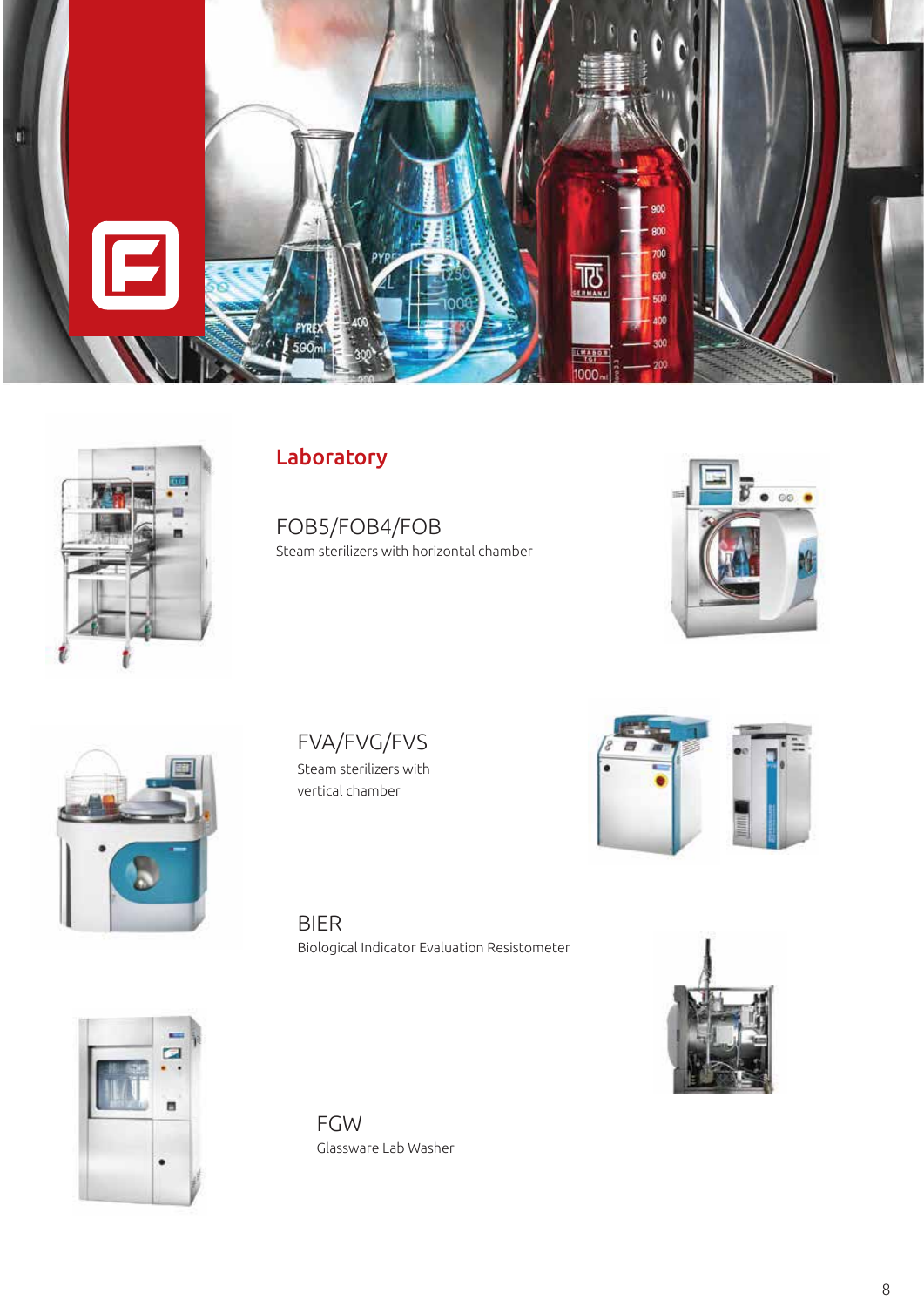

## FEDEGARI | Tech Centers

Our *Tech Centers* are the perfect environment for end-users and experts to meet and exchange experiences for the development of new and cost-effective solutions to real-world problems.

Through state-of-the-art centers, Fedegari aims to increase the interaction with partners and customers for continuous education in the field of sterilization and contamination control. To accomplish that, our company have invested more than \$10 million in process equipment installed in the facilities in USA, Italy and UK (in partnership with Steritech).



Fedegari offers different technical courses in the fields of sterilization, bio-decontamination and cleaning.

Contact: fedegari@fedegari.com

These courses cover the science behind the processes with practical advices on cycle development, performance and validation activities.



#### Locations

Albuzzano (PV) - Italy

Sellersville (PA) - USA

Contact: fedegari@fedegari.com

### Delivering a unique experience

Developing completely customized solutions is our passion and our Training & Education division is also oriented in the same direction.

Fedegari provides customized technical trainings and seminars tailored to address customers' specific needs. Each course is developed to be a unique experience. We design custom programs focusing on the application of theory in practice to support customers on achieving the highest process performances.

Our courses will be held at Fedegari Tech Center or at your company site.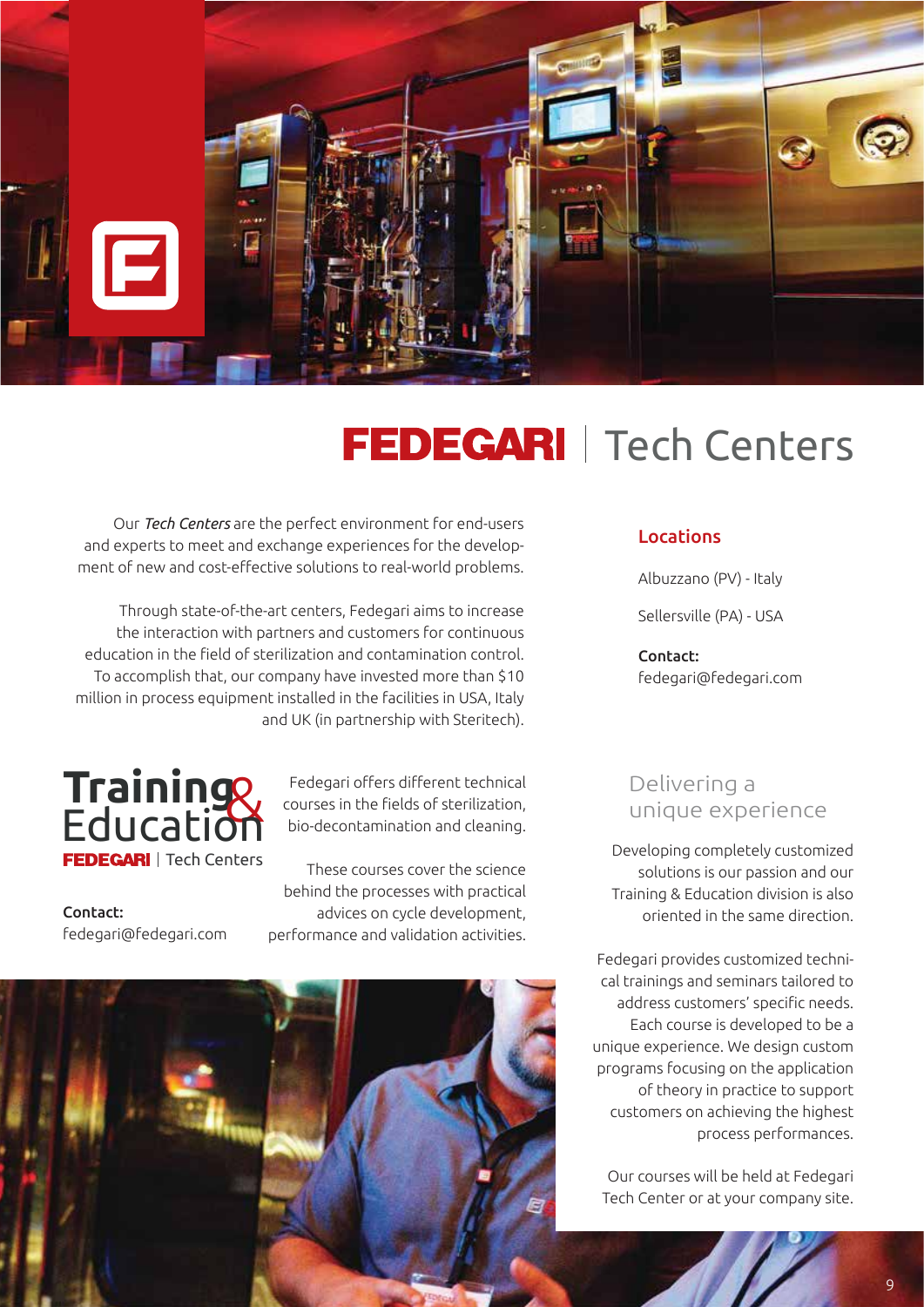



## TECH CENTER SERVICES

#### Microbiological trials

• Microbiological assessment of sterilization effectiveness • Microbiological assessment of depyrogenation effectiveness • Microbiological assessment of decontamination effectiveness (with hydrogen peroxide) • Microbiological assessment of washing cycles (Endotoxins reduction, microorganisms reduction) • Microbiological assessment of washing/disinfecting cycles • Microbiological assessment of washing/sterilizing cycles

#### Washers

• Cycle development of <sup>a</sup> washing cycle • Cycle development of <sup>a</sup> washing/sterilizing cycle • Cycle development of <sup>a</sup> washing/disinfecting cycle • Cleaning validation protocol • Spray coverage test

#### Sterilizers

- Cycle development according to customer's URS
- Evaluation of chemical, microbiological quality of the product at the end of the cycle
- Evaluation of package integrity/quality at the end of the cycle
- Primary packaging stress test
- Cycle time optimization

#### Bio-decontamination units

- Decontamination cycle development according to customer's URS
- Evaluation of chemical, microbiological quality of the product at the end of the cycle
- Evaluation of package integrity/quality at the end of the cycle
- Decontamination cycle time optimization

#### Isolators

- Decontamination cycle development
- Process validation support
- Package integrity verification support

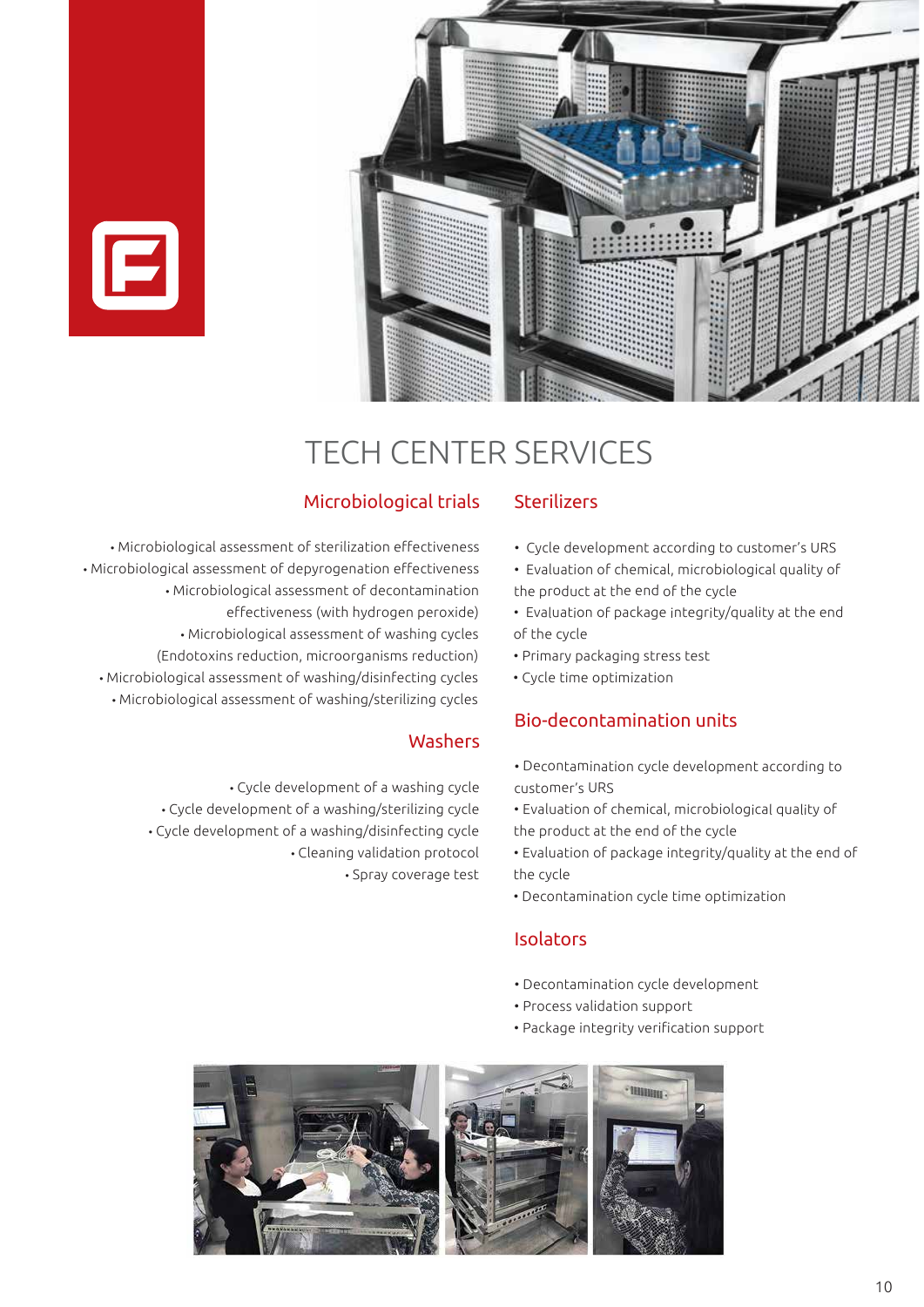

## AFTER-SALES SERVICES

Responsible for any issue that arises after the delivery of any machine, the After-Sales department may support the final end-user or the local representatives by providing any part or service needed during the entire life cycle of Fedegari equipment.

According to the specific operation requirements of every end-user, all services can be customized with the aim of assuring the highest level of productivity. Through this department proposals can be prepared for revamping older machines or for upgrading process controllers to the latest generations.

All these services extend the operating life of the machines to the limits of the most critical components (such as the pressure vessels for the autoclaves) thus increasing the return of the original investment.

One of the services with the highest added value is the assistance to the customers in the final phase of validation. Often in fact, sterilizers are validated by personnel that has no deep experience with the specific sterilizer and once all processes and load configurations have been validated nobody is willing to do any effort to optimize process performances.

In several cases we have helped – thanks to the expertise of our service personnel – to optimize their processes before validation is complete, thus achieving the highest performances. This little investment pays big dividends during the entire life cycle of the sterilizer.

•

•

## SERVICES OFFERED

 Installation/startup/commissioning • Qualification (IQ/OQ/PQ) • FAT & SAT • Process/load optimization • Validation • Preventive maintenance plans • On-demand maintenance services • Revamping of old machines Process controller updating (SW <sup>e</sup> HW)

11